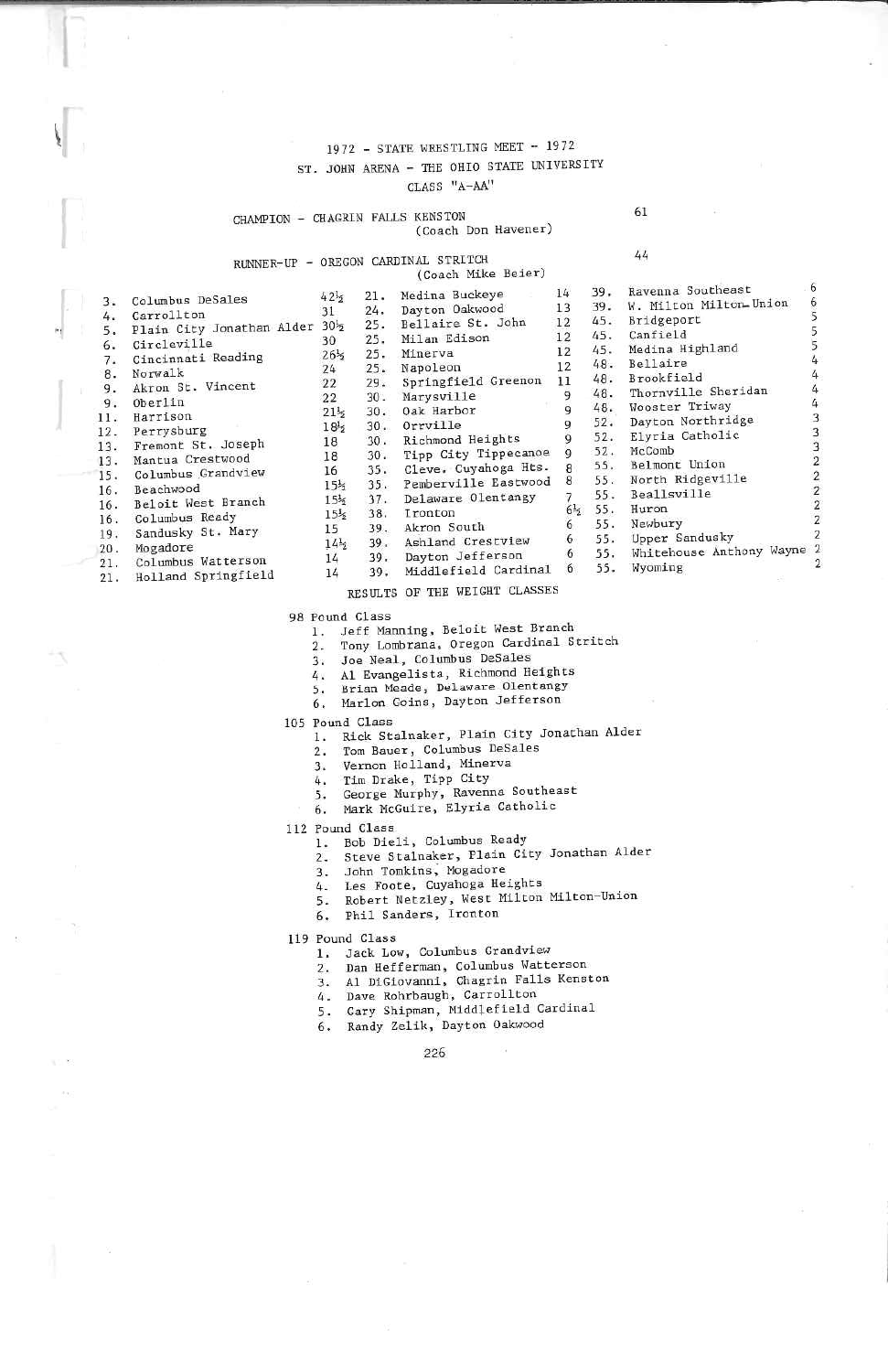#### 126 Pound Class

- 1. Mark Hawald, Beachwood
- $2.$ Rick Tschantz, Carrollton
- 3. Robert Simpkins, Oak Harbor
- 4. Dan Howell, Dayton Oakwood
- 5. Joseph Staudt, Akron St. Vincent
- 6. Ken Gunn, Delaware Olentangy
- 132 Pound Class
	- 1. Jerry Metcalf, Perrysburg
	- David Webb, Circleville  $2.$
	- 3. Dan Hollern, Columbus DeSales
	- 4. John Alvarez, Pemberville Eastwood
	- 5. Terry Herbert, Akron South
	- 6. Malvon Lemaster, Ashland Crestview
- 138 Pound Class
	- 1. Mike Blank, Akron St. Vincent
	- Dave Bush, Cincinnati Reading  $2.$
	- 3. Paul Luther, Oregon Cardinal Stritch
	- 4. Chris Wanner, Columbus DeSales
	- 5. Dave LaMotte, Bridgeport
	- 6. Rick Pope, Oberlin
- 145 Pound Class
	- 1. Ralph Graham, Chagrin Falls Kenston
	- 2. Dick Engel, Cincinnati Reading
	- 3. Thad Shandel, Carrollton
	- 4. Dave Kiss, Marysville
	- 4. Dave Kiss, Harrowskield<br>5. Fred Luchette, Brookfield
	- 6. Jeff Miller, McComb
- 155 Pound Class
	- 1. Dan Pugh, Norwalk
	- Bob Gliatta, Milan Edison<br>James Clark, Oberlin  $2.$
	- $3.$
	- 4. John Althans, Chagrin Falls Kenston
	- 5. Dennis Steelman, Harrison
	- 6. Tony Aubrey, Dayton Jefferson
- 167 Pound Class
	- 1. Jim Bergman, Oregon Cardinal Stritch
	- 2. Deryl Rohda, Napoleon
		- 3. Mike Law, Chagrin Falls Kenston
		-
		-
	- 4. Daryl Smith, Norwalk<br>5. Michael Rice, Canfield<br>6. Roger Fugate, Dayton Northridge
- 175 Pound Class
	-
- 1. Jeff Kelly, Harrison<br>2. Rich Link, Bellaire St. John
	- 3. Charles Beier, Fremont St. Joseph
	- 4. Kriss Bowman, Orrville
	-
	- 5. Rich Reighley, Oberlin<br>6. Mike Albrink, Ironton
- 185 Pound Class
	- 1. Mark Davey, Circleville
		- 2. Kevin O'Brien, Chagrin Falls Kenston<br>3. Ralph Schmidt, Sandusky St. Marys
		-
		- 4. Phil Gatt, Fremont St. Joseph
		- 5. Rich Koschalk, Oregon Cardinal Stritch
		- 6. Steve Bake, Wooster Triway
	-
- Unlimited Class
	- 1. David Rodhe, Mantua Crestwood
	- 2. George Houghtaling, Medina Buckeve
	- 3. Wayne Fennell, Holland Springfield
	- 4. Dave Helton, Springfield Greenon
	- 5. Richard Brown, Medina Highland
	- 6. Mike Morris, Thornville Sheridan

227

- 
- 
-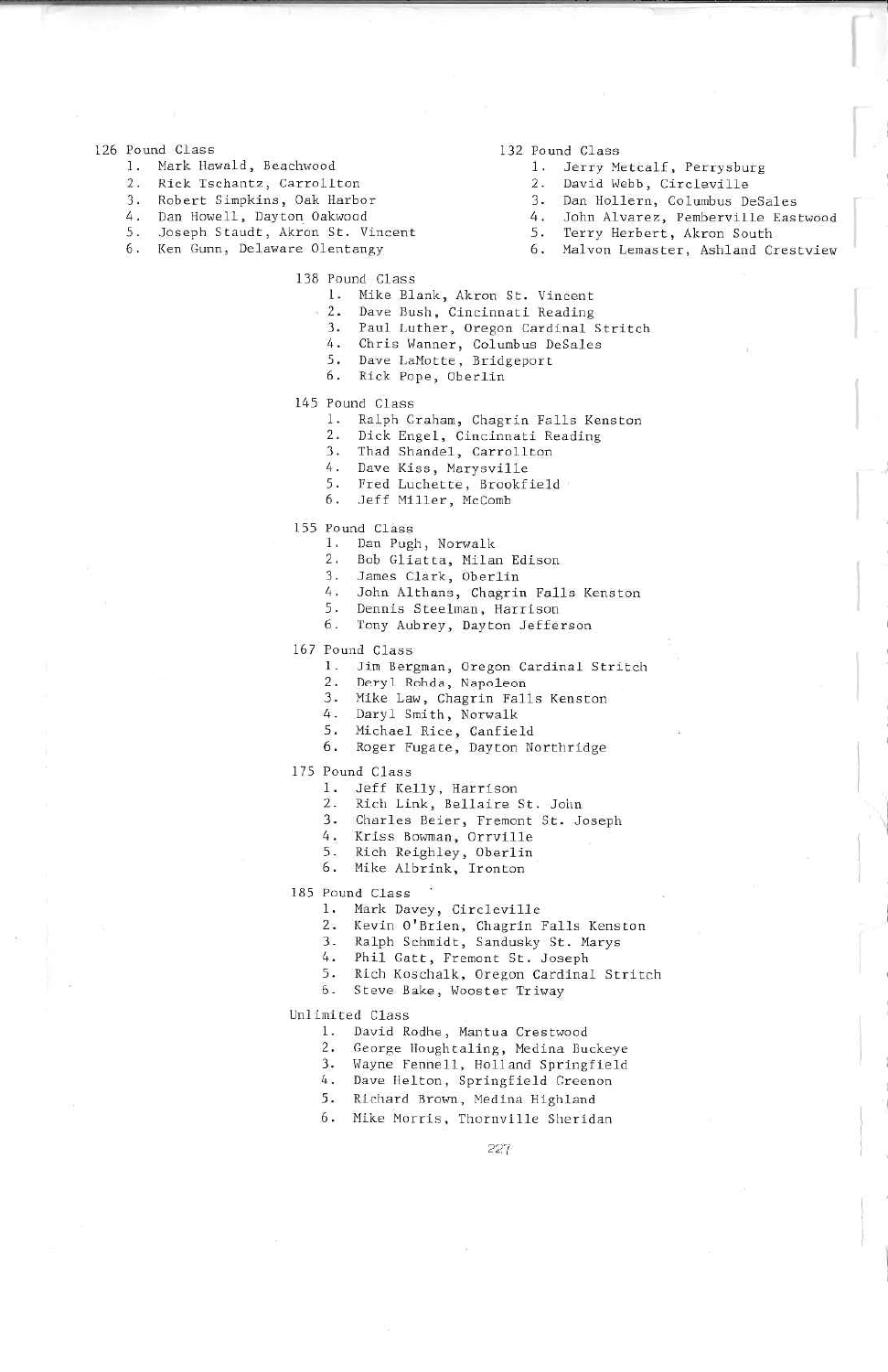### 1972 - STATE WRESTLING MEET - 1972

### ST. JOHN ARENA - THE OHIO STATE UNIVERSITY

## CLASS "AAA"

### CO-CHAMPIONS - BAY VILLAGE

34 34

 $\overline{3}$ 

 $\mathbf{3}$ 

 $\overline{3}$ 

 $\overline{2}$ 

 $\bar{2}$ 

 $\mathbf{2}% ^{2}+\mathbf{2}_{1}\times\mathbf{2}_{2}$ 

 $\overline{c}$ 

 $1\frac{1}{2}$ 

 $1\frac{1}{2}$ 

 $1\frac{1}{2}$ 

 $1\frac{1}{2}$ 

 $\bar{1}$ 

 $\mathbf{I}$ 

 $\mathbf{I}$ 

1

1

1

 $\mathbf{I}$ 

# (Coach Joseph Scalletta)

#### PARMA VALLEY FORGE (Coach Steve Rudo)

|     | Columbus Upper Arlington | $30\frac{1}{2}$ | 26.    | Cleveland Orange         | 12               | $52-$ | Cincinnati Moeller    | з |
|-----|--------------------------|-----------------|--------|--------------------------|------------------|-------|-----------------------|---|
| 3.  | Cincinnati Withrow       | $29\frac{1}{2}$ | 26.    | Lyndhurst Brush          | 12               | 52.   | Cleveland West Tech   | 3 |
| 4.  | East Cleveland Shaw      | $29\frac{1}{2}$ | 26.    | Middleburgh Hts. Midpark | 12               | 52.   | Groye City            | 3 |
| 4.  | Cleveland John Marshall  | 29              | 31.    | Stow                     | $11\frac{1}{2}$  | 52.   | Norton                |   |
| 6.  |                          | $23\frac{1}{2}$ | $32 -$ | Dayton Wayne             | 10               | 52.   | Sandusky              |   |
| 7.  | Willoughby Eastlake So.  | $22\frac{1}{2}$ | 33.    | Akron Central Hower      | 9                | 52.   | Wintersville          |   |
| 8.  | Lorain Admiral King      | $21\frac{1}{2}$ | 33.    | Dayton Stebbins          | 9                | 59.   | Cincinnati Finneytown |   |
| 9.  | Mayfield                 | $21\frac{1}{2}$ | 33.    | Eastlake North           | $\mathbf{Q}$     | 59.   | Dayton Patterson      |   |
| 9.  | Mentor                   | $17\frac{1}{2}$ | 33.    | North Canton Hoover      | 9                | 59.   | Fairfield             |   |
| 11. | Cleveland St. Joseph     | 16 <sup>1</sup> | $37 -$ | Euclid                   | 8                | 59.   | Louisville            |   |
| 12. | Lancaster                | 16              | 37.    | Galloway Westland        | 8                | 59.   | Troy                  |   |
| 13. | Groveport Madison        | 16              | 39.    | Columbus Whetstone       | 7!s              | 59.   | Westerville           |   |
| 13. | Warren Western Reserve   | 16              |        | 40. Bedford              |                  | 65.   | Canton Oakwood        |   |
| 13. | Berea                    | $15\frac{1}{2}$ | 40.    | Defiance                 |                  | 65.   | Cincinnati Elder      |   |
| 16. | Maple Heights            |                 | 40.    | Trotwood Madison         |                  | 65.   | Dover                 |   |
| 16. | Tallmadge                | $15\frac{1}{2}$ |        |                          |                  | 65.   | West Chester Lakota   |   |
| 16. | Grafton Midview          | $15\frac{1}{2}$ | 40.    | Westlake                 |                  | 69.   | Akron Ellet           |   |
| 19. | Cleveland St. Edward     | 15              |        | 44. Brunswick            |                  |       |                       |   |
| 19. | Elyria                   | 15              | 44.    | Cincinnati Oak Hills     | 6                | 69.   | Canton South          |   |
| 19. | Garfield Heights         | 15              | 44.    | Cuyahoga Falls           | 6                | 69.   | Delaware Hayes        |   |
| 19. | Toledo Rogers            | 15              | 44.    | Copley                   |                  | 69.   | Kent Roosevelt        |   |
| 19. | Toledo St. Francis       | 15              | 48.    | Alliance Marlington      | 5 <sup>1</sup> 5 | 69.   | Macedonia Nordonia    |   |
| 24. | North Royalton Root      | 14              | 49.    | Kettering Fairmont East  |                  | 69.   | Maumee                |   |
| 25. | Toledo Scott             | 13              | 49.    | Steubenville             |                  | 69.   | Oregon Clay           |   |
| 26. | Ashtabula                | 12              | 51.    | Toledo St. John          |                  | 69.   | Reynoldsburg          |   |
| 26. | Chesterland West Geauga  | 12              | 52.    | Centerville              |                  | 69.   | Worthington           |   |
|     |                          |                 |        |                          |                  |       |                       |   |

邪

RESULTS OF THE WEIGHT CLASSES

98 Pound Class

1. Dave Kenny, Cleveland John Marshall<br>2. Ron Deubel, Maple Heights

- 3. Bob Longmir, Cincinnati Withrow
	- Tom Edwards, Galloway Westland
- $\frac{4}{5}$ .
- 5. Robert Liptak, Mentor<br>6. Tom Brainard, Toledo St. John
- 105 Pound Class
	- 1. Craig Podnar, Mentor
	- 2. Greg Kesserling, Tallmadge
	-
	- 3. Steve Kibler, Parma Valley Forge<br>4. Don Burgoon, North Canton Hoover
		-
	- 5. Wayne Whitcomb, Brunswick
	- 6. Duane Wall, Maple Heights

112 Pound Class

- 1. Shawn Gare1, East Cleveland Shaw
	- 2. Jack Mulhall, Cleveland St. Joseph
	- Jim Noble, Lorain Admiral King  $3.$
	- 4. Keith Richardson, Akron Central-Hower
- 5. Richard Wilkerson, Alliance Marlington<br>6. John Viccarone, Lakewood St. Edward
-